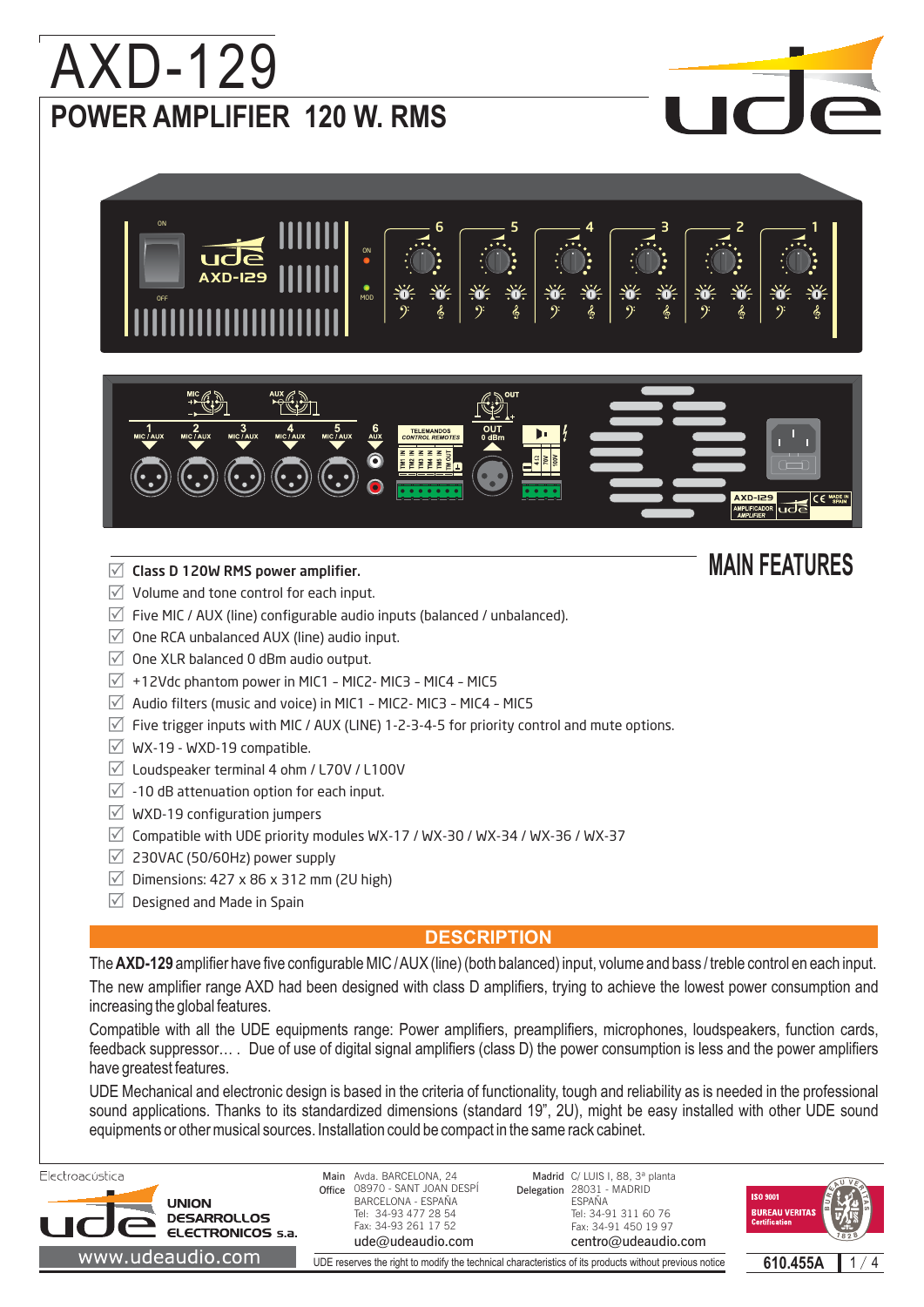

#### **FUNCTIONS**

#### **Inputs 1-2-3-4-5: MIC /AUX (LINE)**

MIC /AUX (LINE) inputs also have phantom supply (+12V), speech filter configuration. All input have an individual bass and treble control.

#### **Input 6:AUX (LINE)**

Input with bass and treble control.

#### **CONTROL INPUT MANAGMENT**

**Inputs 1, 2, 3 and 4:** - Every of these audio inputs have a direct - Input 5: The AXD-129 has an internal electronic muting, that Control inputs should be connected with an euroblock terminal. relation with the control input that works with the euroblock connector. Connection is done between control input and ground. works with control input 1, 2, 3 or 4.

- Input 6: The AXD-129 has an internal electronic muting, that works with control input 5.

The **AXD-129** has internal terminals to connect different UDE function cards; WX-30 chime and input priorities, WX-33 input priority 1, **WX-34** priority chime and 4 programmable inputs, **WX-36** priority activated by modulation detection, WX-37 detection of universal modulation.

#### **OUTPUT SIGNAL 0dBm / OUTPUT CONTROL**

One audio connector (XLR) for output symmetric signal (+6dBu).

The output control closes the contact to ground, when the input controls 1, 2, 3, 4 or 5 is active. The output control is useful when the amplifier is associated to other equipments with function cards that allow using priority functions, priority relays and more.

#### **CLASS DAMPLIFIER**

Class D processors have better performance and less equipment dissipation in order to decrease the power consumption.

#### **-10dBATTENUATION**

All audio inputs (1 to 6) can have the configuration with jumpers to apply an additional attenuation of -10dB. This feature in order to have a more precise regulation of the frontal control volume, if is necessary.

#### **FEEDBACK SUPPRESSOR**

The **AXD-129** has the option to connect the WXD-19 (digital automatic the WX-19 and need to be configured with internal jumpers. feedback suppressor + limiter) inside the power amplifier.Also can accept

#### **RACK MOUNTING**

The brackets for 2 U modules (WX-2) will be needed.

|                          |                           |                                             | <b>TECHNICAL DATA</b> |
|--------------------------|---------------------------|---------------------------------------------|-----------------------|
| - Output power:          |                           | 120 W. RMS.                                 | In                    |
| - Impedance:             |                           | 4 ohms.                                     |                       |
| - Voltage output:        |                           | L70V (41 $\Omega$ ) - L100V (83 $\Omega$ ). |                       |
| - Distortion (THD):      |                           | Less than 0,5%.                             |                       |
| - Frequency response:    |                           | 50 Hz. to 15 Khz.                           |                       |
| - Power supply:          | 230 VAC (50/60 Hz.).      |                                             |                       |
| - Max power consumption: |                           | 175 VA.                                     |                       |
| - Tone controls:         | Bass control:             | 100 Hz. $\pm$ 10 dB.                        | In                    |
|                          |                           | Treble control: 10 KHz. <sup>+</sup> 10 dB. |                       |
| - Dimensions:            | 427 x 86 x 312 mm. (2 U). |                                             |                       |
| - Color:                 |                           | Black.                                      |                       |
| - Weight:                |                           | 9,6 Kgs.                                    | Li                    |
|                          |                           |                                             |                       |

**microphone:** sensitivity = 2 mV. impedance = 600  $\Omega$ . phantom supply = 12 VDC **line:** sensitivity = 200 mV. impedance = 100 K $\Omega$ . **Inputs 1 - 2 - 3 - 4 - 5 MIC / AUX (line)** XLR connector

**line:** senstivity = 200 mV. **Input 6 AUX (line)** RCA connector

impedance = 100 K $\Omega$ .

**Line output 0 dBm with trigger control.** XLR connector

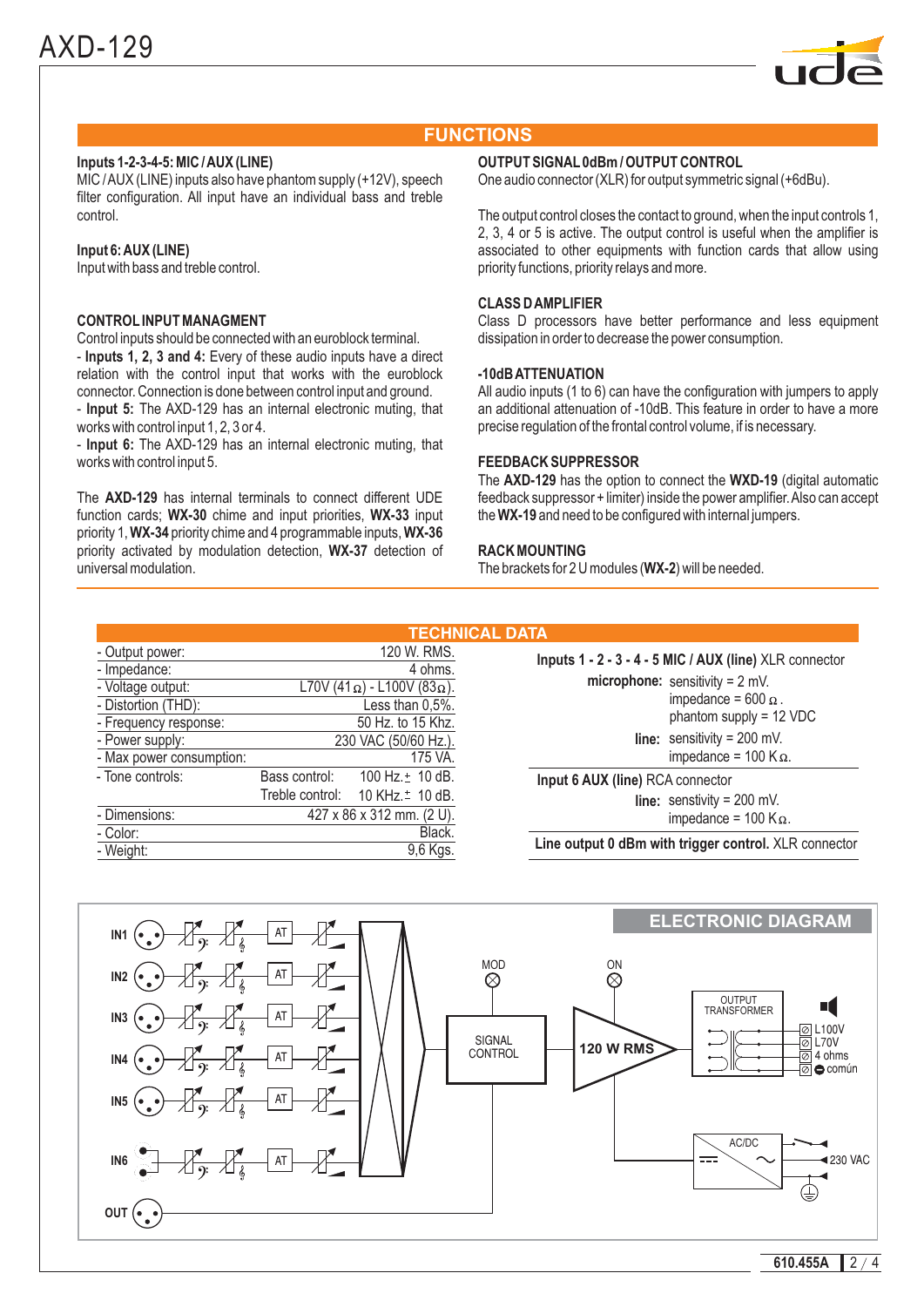### AXD-129

**16 17 18**

**19** Audio socket 4 mic / aux (line) (XLR).

Audio socket 1 mic / aux (line) (XLR). **16 17** Audio socket 2 mic / aux (line) (XLR). **18** Audio socket 3 mic / aux (line) (XLR).







**20** Audio socket 5 mic / aux (line) (XLR).

**21** Audio socket 6 aux (RCA). **22** Control input / output terminal. **23** Audio output socket (XLR).

**19 20 21 22 23 24 25 26**

**24** Loudspeaker output 4 ohms / L70V - L100V.

**26** 230 VAC supply input with built-in fuse holder.

**25** Fuse T 1,6A.